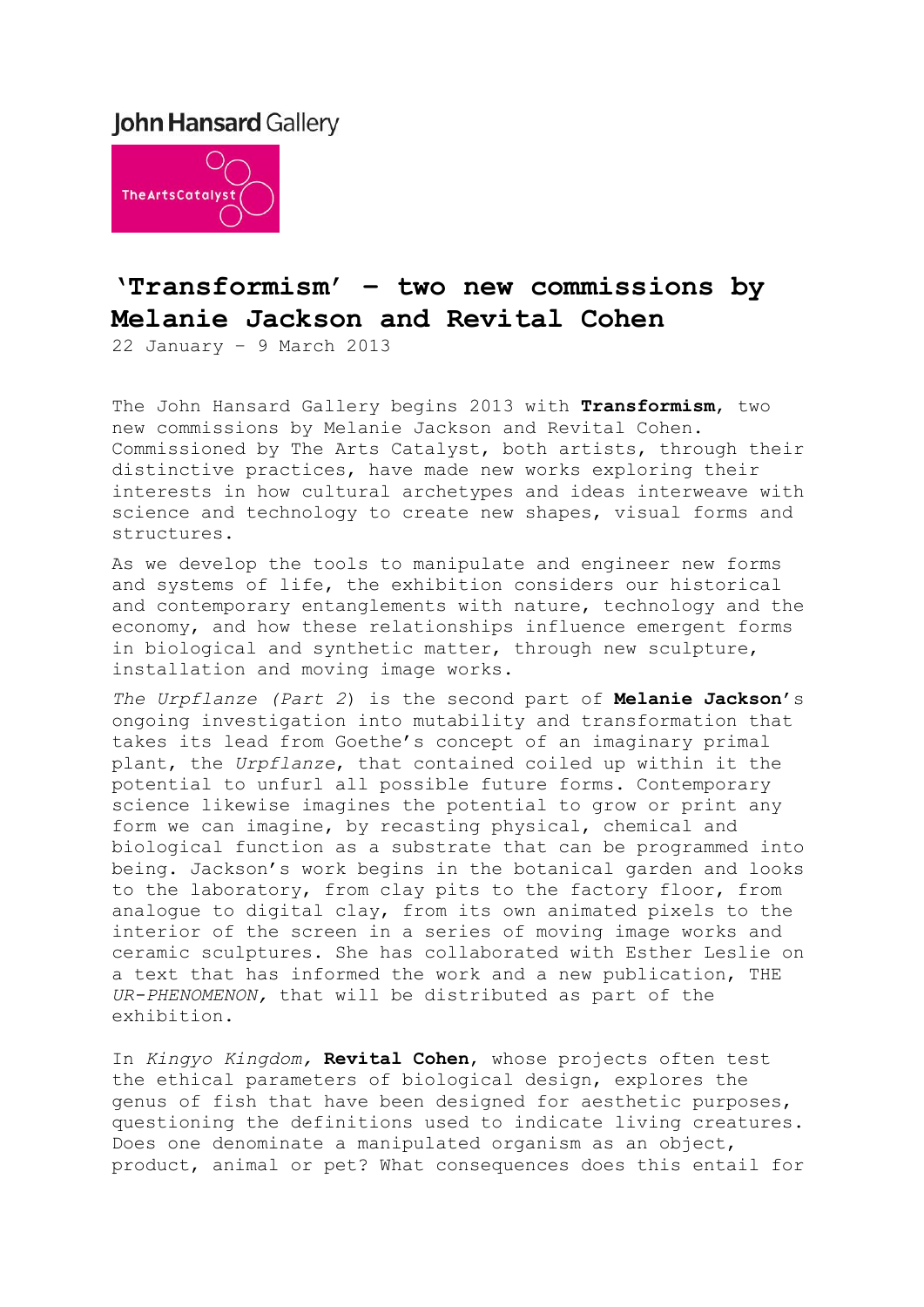our feelings and behaviours? Cohen's interest in the cultural perceptions and aesthetics of animal-as-product took her to Japan where exotic goldfish have been developed over centuries of meticulous cultivation; breeding out dorsal fins and sculpting kimono-like Ranchu fish tails. *Kingyo Kingdom* explores the unique culture of breeders, collectors and connoisseurs with footage from the Japanese national goldfish competition, questioning the design and commodification of this species.

An illustrated exhibition guide with an essay by Isobel Harbison will be available in print and as an eBook.

#### Events

Private view and Crafting Life: Materiality, Science and Technology symposium, Saturday 26 January, details at www.artscatalyst.org

#### Biographical information

### **Melanie Jackson**

Melanie Jackson inhabits different tropes of art making to interrogate possibilities of representation against the engaged practices of the world. She is interested in ways in which thought and affect is conducted through the material, and much of her work has explored this against the context of work, production and the flow of international capital. She is currently investigating the relationships between nature and technology through a series of experiments with fauna and flora, and the technologies available to her. Melanie is a lecturer at Slade School of Fine Art, her solo exhibitions include *The Urpflanze* (*Part 1*), The Drawing Room, London (2010), *Road Angel*, Arnolfini, Bristol (2007), *Made In China*, Matt's Gallery, London (2005). She won the Jerwood Drawing Prize in 2007.

## **Revital Cohen**

Revital Cohen is an artist and designer who develops critical objects and provocative scenarios exploring the juxtaposition of the natural with the artificial. Her work spans across various mediums and includes collaborations with scientists, bioethicists, animal breeders and physicians. Since establishing her studio in 2008, she has been exhibiting and lecturing internationally within varied contexts and locations - from scientific and academic conferences to art galleries and design fairs. She is the current winner of the Science Museum's Emerging Artist Commission.

Melanie Jackson's commission has been supported by a Wellcome Trust Arts Award and the Slade School of Fine Art, UCL and